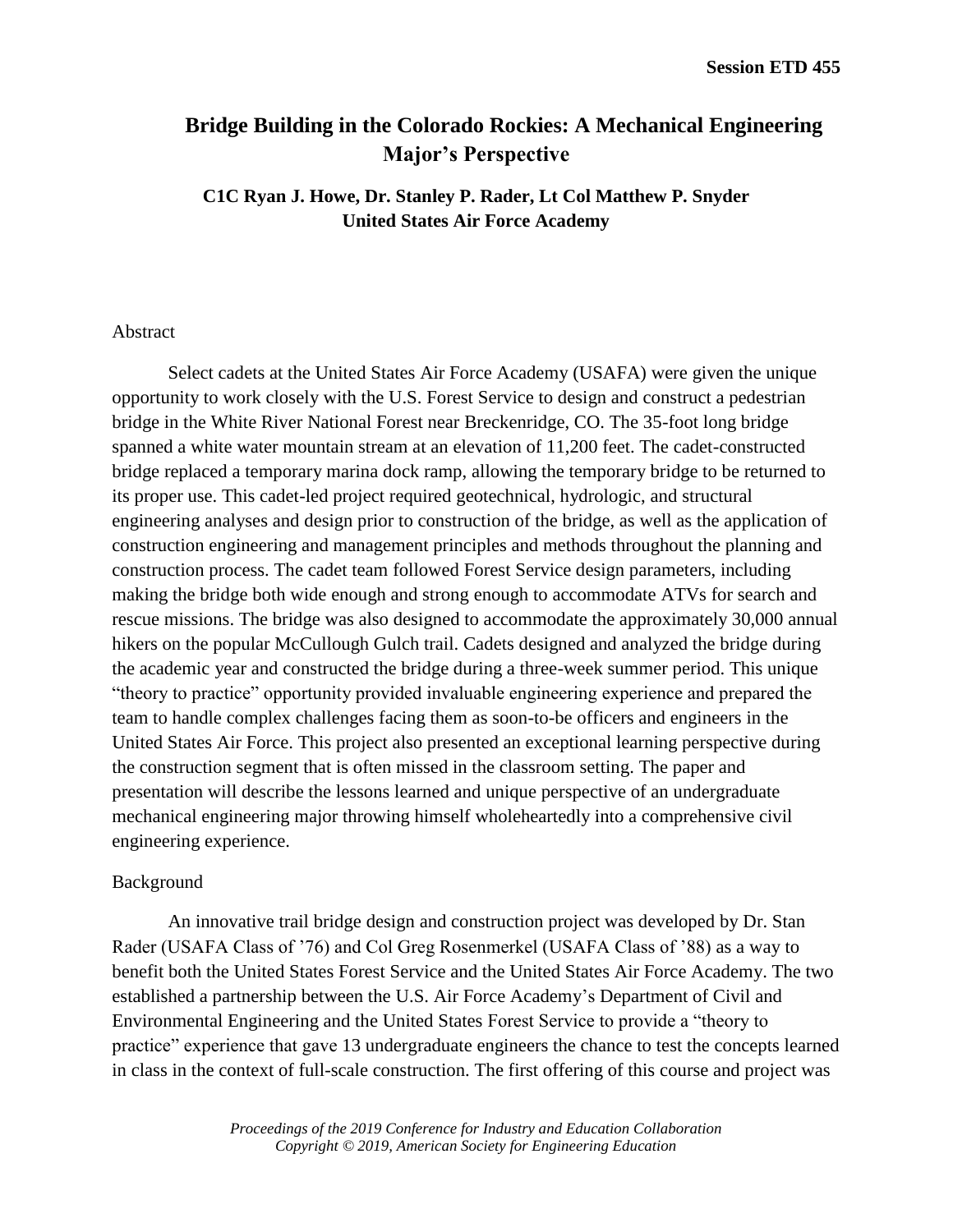in 2015-16 and featured construction of a trail bridge in the Maroon Bells Wilderness Area of central Colorado. The project featured in this paper took place in the White River National Forest on the McCullough Gulch Trail near Breckenridge, CO. This site was chosen for a variety of reasons; the trail sees traffic of more than 30,000 hikers annually and the existing bridge did not meet Forest Service standards. The existing bridge, in fact, was a marina boat dock ramp borrowed from the local county! These factors, along with the aesthetic preferences of the Forest Service, created a legitimate design and construction challenge for USAFA Civil Engineering Students.

Air Force Academy Civil Engineering cadets all go through initial construction training at the Academy's Field Engineering and Readiness Laboratory (FERL), where cadets practice Civil Engineering principles through a plethora of hands on activities such as soil analysis, concrete construction, wood frame construction, surveying, stream flow analysis, heavy equipment operations, etc. This training is only offered to a select few non-Civil Engineering majors, which is where I began my Civil Engineering and bridge building involvement. The bridge construction project required a two-semester commitment - an academic year in the classroom prior to the construction of the bridge during one of the three, 3 week-long cadet summer periods.

# Academics

Traditionally, classes at the Air Force Academy are only one semester long. This class required two semesters; the first to identify controlling parameters, analysis principles, and design methods, while the second focused to complete the actual bridge design, construction plans and specification, and construction scheduling. Thirteen motivated cadets decided to take on this challenge with Dr. Rader as the instructor. The course was modeled similar to an engineering capstone class, rather than a traditional three semester hour course. This was because the timeline was developed jointly by the cadets and Dr. Rader, and the problem statement was not just from a textbook but was much more variable with numerous real-life parameters and constraints.

# Site Visit

The primary frame of reference available to the cadets was the previous bridge construction project, two years prior. It provided a template for the project engineering report, which was submitted to the Forest Service for approval prior to the summer construction. After identifying the new bridge location, a site visit was imperative to map out where exactly the new bridge would be placed and catalog potential roadblocks that could hinder project success. Additionally, technical parameters of the site location were collected to provide a baseline for the design process. Early in the first few weeks of the first semester, the cadet team took a three-day visit to Breckenridge, CO, to collect the necessary data for the project. The class was divided into separate subdiscipline teams: Geotechnical, Structural, Surveying, and Hydrology. Each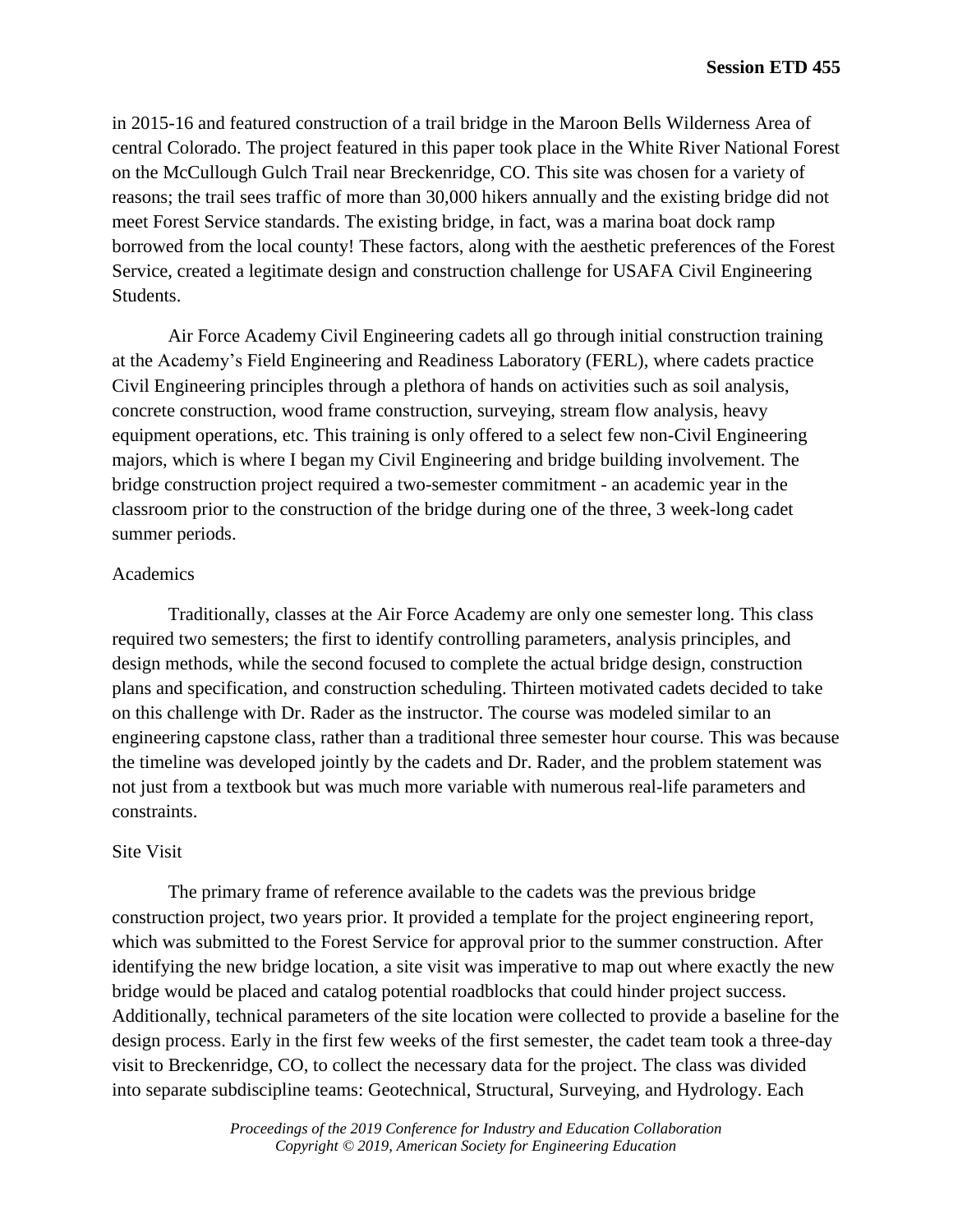team focused their activities during the site visit according to their subdiscipline. This ensured that each piece needed for the next phase of design would be covered and not overlooked during the site visit – it was not feasible to make repeated visits since Breckenridge is a 2.5-hour drive from the Air Force Academy.

The Geotechnical team was concerned with the soil composition and its overall load bearing capabilities. Pretty quickly, I started to see the discontinuity between me as a Mechanical Engineering major and the rest of the team of Civil Engineering majors. Many of them were in a geotechnical engineering class and other relevant classes to prepare them for a site visit like this. Simply put, they often knew what was going on much more than myself. They used a Dynamic Cone Penetrometer to measure the "give" of soil



Figure 1. Dynamic Cone Penetrometer Tests at the McCullough Gulch Bridge Site

as depth increased, seen performed in Figure 1. After recording these values, they collected various samples of the soil for use in the lab and further testing. This data would be used to determine if the soil could support the new bridge we planned to build.

The surveying team worked with one of the technical experts in the Civil Engineering Department, as well as a few members from the structural subdiscipline team. Using a Trimble surveying instrument, they mapped out the topography of the surrounding area, as well as the stream below the bridge site. Sparing the technical details (which are not covered in Mechanical Engineering), the team provided a topographic map to the class, outlining the where the new bridge would be placed and the elevation changes across the site area. This map can be seen below in Figure 2.



Figure 2. Completed survey map of old and new bridge locations Figure 3. Stream flow rate tests during the site visit

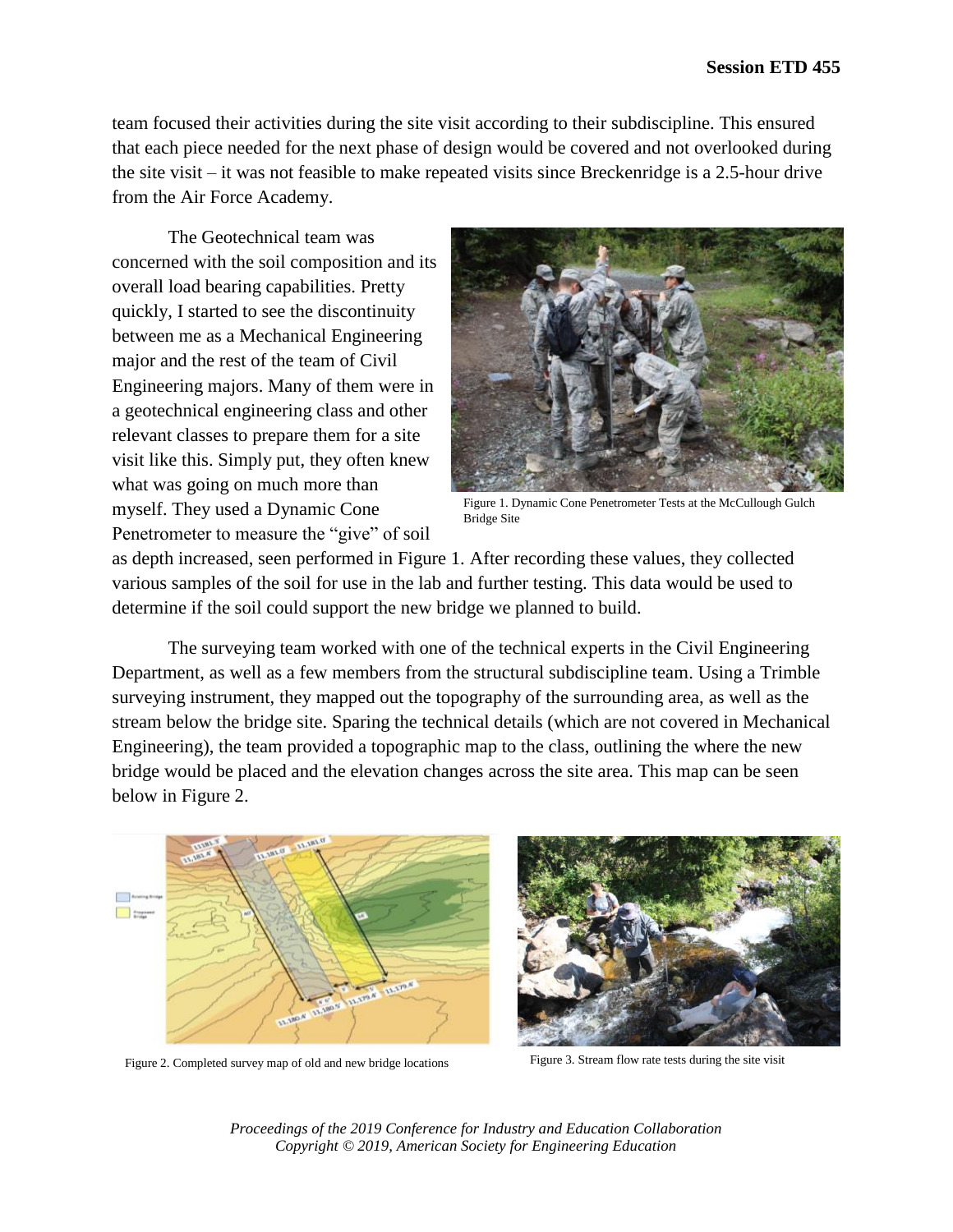The hydrology team, of which I was a part, needed to identify the 100-year flood event flow rate and flood boundaries for the stream in order to safely position the bridge. In order to do so, this required taking flow rate measurements at various points along the river. One measurement was taken far upstream and the other was taken just below the existing temporary bridge. This test involved measuring the width of the stream, parsing this width into sections, and measuring the velocity of the propeller that was submerged in the water.

| $Q = 39.5A_1^{0.706} S^{1.577}$              | $A_1 = \text{Drainage Area}$     |
|----------------------------------------------|----------------------------------|
|                                              | $S - Average Drainage Slope$     |
| $Q = \frac{1.486}{n} A_2 R_h^{2/3} \sqrt{S}$ | $A_2 = Area$ of Cross Section    |
|                                              | $W_p = W$ etted Perimeter        |
| $R_h = \frac{A_2}{W_p}$                      | $n-Roughness Coefficient - 0.05$ |

Additionally, pictures of the stream were taken to get an idea of the stream bed roughness we might use in later calculations. After this site visit, our team was responsible for delivering an accurate 100-year flood flow rate and an associated height of the bridge to clear the 100-year water level. Up until

Figure 4. Equations used to calculate relevant flow rates

this point, no class had offered a problem without a worked out solution – this was unique in that we had to develop a solution method that would work and provide us with reasonable results. Just as the Civil Engineering majors were ahead of me in soils knowledge, it was no different with hydrology – many of them were also in a hydrology and hydraulics class, and my dynamics and thermodynamics classes became even less applicable than I would have hoped… This problem required a lot of background studying for me in order to get "spun up" to the project. We ended up finding an equation that allowed us to iterate through different heights of the stream that corresponded with different flow rates. The equation used was in terms of the cross sectional area of the stream, which was determined from the survey data gathered earlier. We calculated the flow rate for a 100-year flood, using surrounding drainage basins as a baseline. Once a flow rate corresponding to the 100-year flood was found, the depth of water was identified, allowing us to see how much freeboard, or clearance, was needed for the bridge to be safe. Thankfully, we had sufficient freeboard available to avoid having to raise the bridge abutments above the existing grade at each end of the bridge.

# In-Class

The structures subdiscipline team determined the length requirements to span the whitewater stream during the site visit and was kept busy determining loading requirements and general design parameters of the bridge that we were to build. One of these design parameters came from the Forest Service, which required that the bridge support ATVs for search and rescue operations upstream from the bridge. The previous bridge was not wide enough and may not have been strong enough to support this type of load. But, since we were designing this from scratch, we could accommodate such requirements in the design. The team investigated what a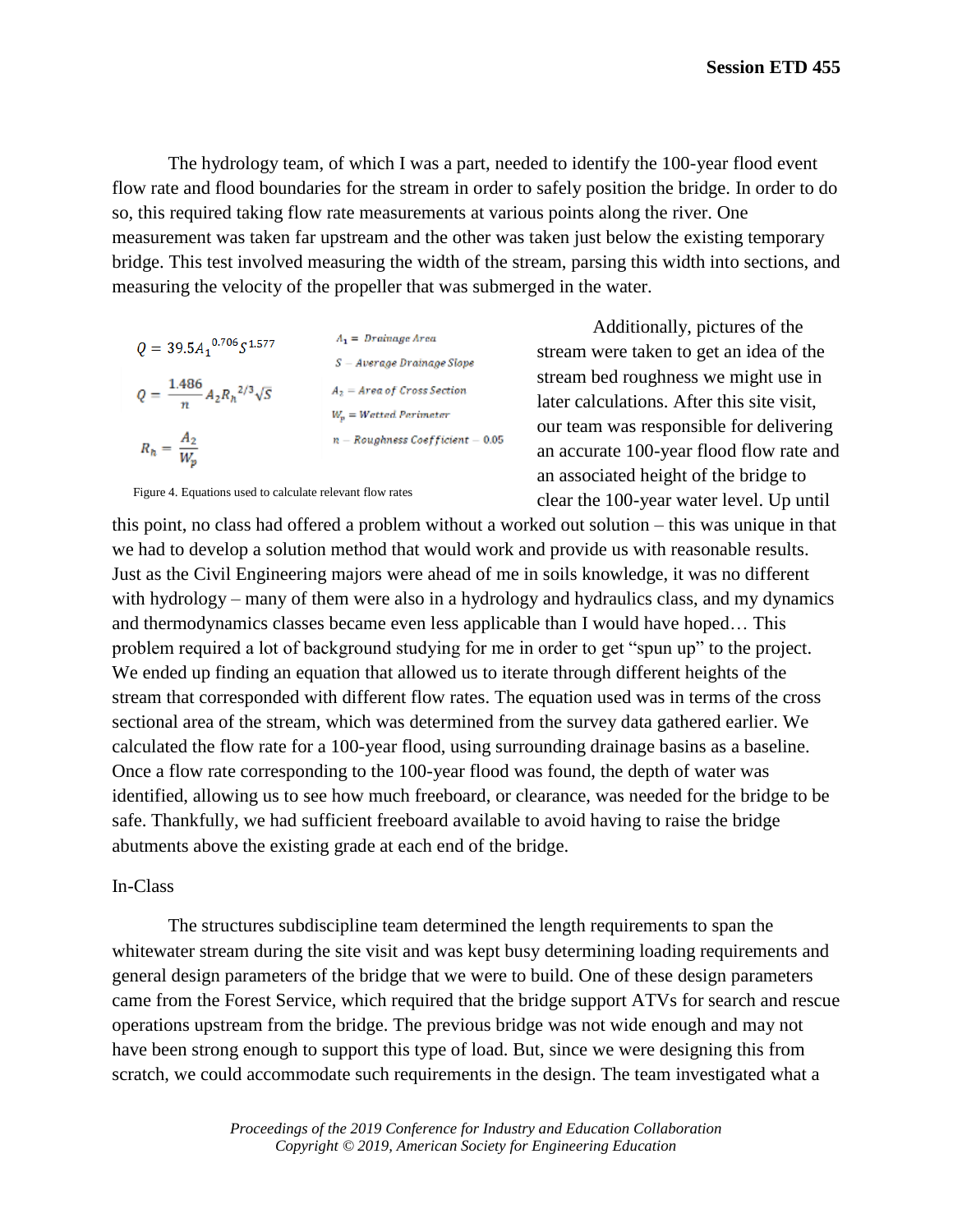reasonable ATV design load might be and also determined the controlling load for the bridge. Because this bridge would be placed at 11,200 ft, and near one of the main ski towns in Colorado, snow loading was a very real design concern. Using the 2016 Colorado Design Snow Loads code, published by the Structural Engineers Association of Colorado, the ground snow load was calculated to be 126 pounds per square foot when compared to the design load from a fully-loaded emergency ATV crossing the bridge, the ground snow load controlled the structural design of the bridge. These calculations were made by the entire class as part of our homework and kept us all engaged in the structural engineering aspect of the bridge design. The loading calculations paved the way for the bridge type selection process

The cadet team looked at primarily two designs: the open-web steel joist and the glulam beam design. Figures 5 and 6 highlight the differences between the two, and certain factors influenced the team's bridge type selection.

First, the Forest Service communicated the importance of the "wilderness aesthetic", using earth tones, and establishing a more natural look for the bridge to appear more cohesive in the forest. Second, ease of construction was an important factor in this decision making process – after all, we were pretty inexperienced with bridge construction! Third, the materials required for the respective bridge types would be slightly different, which was a factor considering the fact that all of the construction would take place on the bridge site, with no anticipated prefabrication. Finally, the capability of each bridge to meet the projected requirements from each subdiscipline team was a necessity. The primary differences between the open-web steel



Figure 5. Open web steel joist bridge type located at Maroon Bells. Note the cord and web members beneath the bridge



Figure 6. Glulam beam design at McCullough Gulch

joist and glulam beam designs was the material used for the main stringers (beams). It was a question of using steel versus using glued laminated wood beams. After internal cadet team discussions and consultation with the Forest Service, the decision was made to use the glulam beam design. The Forest Service favored the glulam design since it used only wood and looked "natural", while the steel in the former design was too "industrial". Additionally, the glulam beam design was also used at Maroon Bells only two years prior, making it easier to construct since many of the difficulties had been ironed out – something we may not have had time for with the steel joist design. Along with this, the steel joist design would require additional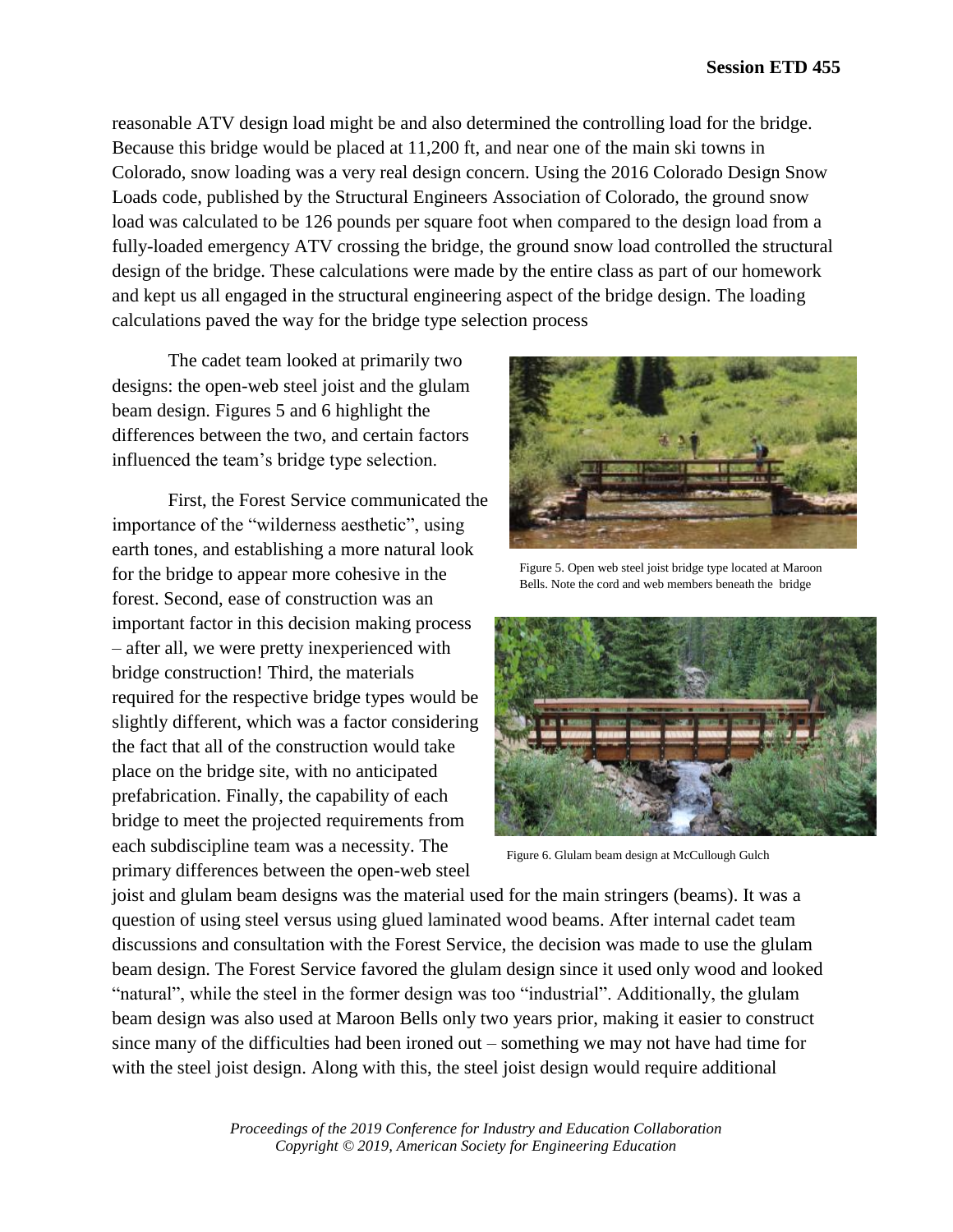materials and skill sets to facilitate welding of the steel components. This could have been done but may have presented an issue for hikers still using the temporary bridge during construction due to the welding flash. Also, extra safety measures for the cadets and the dry forest would have been required in order to weld, which would have added an additional burden to the construction progress. Not to mention, none of us were that great at welding during FERL… Objectively, the merits pointed toward the glulam beam design; subjectively, as a Mechanical Engineering major, I thought it would have been more interesting to try out a different design and build with steel. I was outvoted.

The course focus then narrowed to the design characteristics of the glulam beam bridge. We had to identify which wood to use for the stringers given altitude, humidity, wetness, and loading factors. Knowing this allowed the team to optimize the solution and not "over-engineer" where unnecessary. These calculations incorporated the loading conditions solved for earlier in the semester and resulted in a stringer design of 3.125"x21" of Alaskan Yellow Cedar, which could safely carry the



Figure 7. Maroon Bells glulam beam, constructed by USAFA Class of 2017

loads and was environmentally acceptable – resulting in an economical design. After the stringer design was completed, the deck, handrail, and handrail posts were designed. We were provided a starting point since we planned to use the same design as the Maroon Bells bridge, constructed two years prior. This made the calculations more of a check that the previous design would work given the loading conditions, and not so much of an original design. The design was based on the Forest Service's *Transportation Structures Handbook*, with design calculation specifics based on the American Wood Council's *National Design Specification for Wood Construction* and the accompanying NDS S*upplement*. Calculations confirmed that 2"x6" Douglas Fir Larch wood

members would suffice for the railings and rail caps on the bridge. The rail posts also required a check on loading and involved a similar method to the railings. The *Transportation Structures Handbook* provided the loading on the post and resulted in using a 6"x6" Douglas Fir Larch No. 1 wood timber for each of the posts on the bridge. These design calculations concluded the "number crunching" portions of the project, but still



Figure 7. One of the pages from the approved plans used during the construction of the bridge.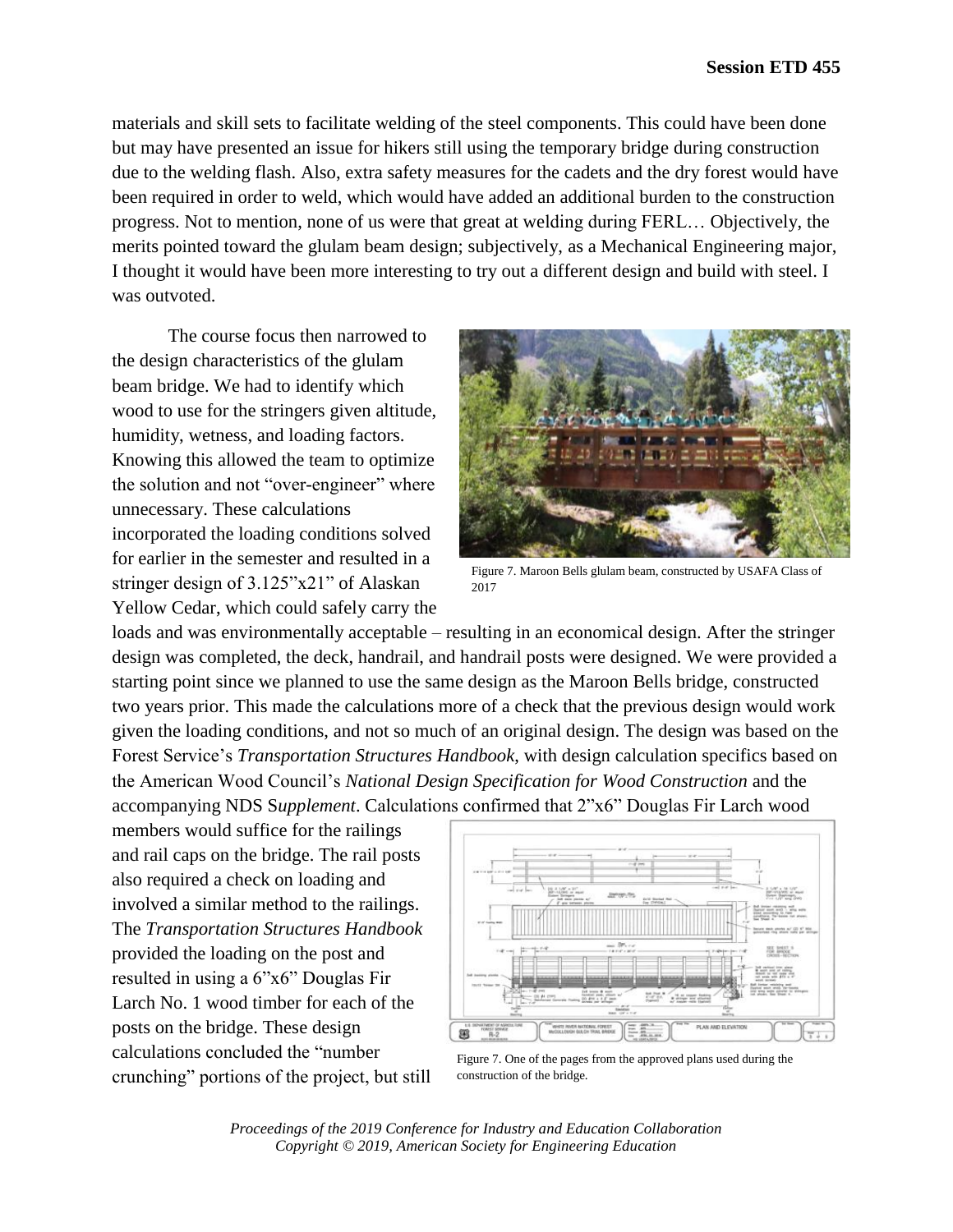significant work remained to prepare for the quickly approaching summer construction period. Draft construction plans and specifications were produced, which went through several iterations. After valuable and enlightening review comments were received and responded to, the Forest Service approved the revised plans and specifications, and the cadet team moved on to construction planning and scheduling.

Although the bridge and plans were approved, we still needed to order materials and ensure they were at the bridge site when needed. Each member of the team developed a "material take-off" list, which outlined every item that was to be used to construct the bridge, down to the quantity and types of nails needed. Each member went through the bridge plans with their proverbial "fine tooth combs" and dissected the bridge we had just designed. After each person compiled their list, they were all compared to ensure no steps were skipped so we would have all of the necessary materials for purchase and available on the first day of construction. This included everything from the wood used for the bridge, to the concrete forms for the bridge abutments, to the stain used on the very last day. What we had failed to consider was how many screws we would use for the field latrine… more on that later.

In addition to the material take-off list, a project schedule was developed to maintain a timeline and ordered objectives during the construction over the summer period. Similar to the material take-off, each team member mentally constructed the bridge from start to finish and recorded the necessary steps along the way, and how long each might take. A critical path on this schedule was developed which showed the tasks that would prevent the project from progressing if not completed. Tools necessary for each step of construction were annotated on the project plan. This gave the team an idea of the required items to take from the USAFA machine shop and laboratory, as well as the items that would need to be requested from the Forest Service. Like the material take-off, these were compared and compiled among all of the team members to ensure an accurate timeline for the summer construction. The final project schedule predicted bridge completion in about two and a half weeks after the start of work – meaning that as long as there were no construction delays, we would be finished within the three week time window available to us.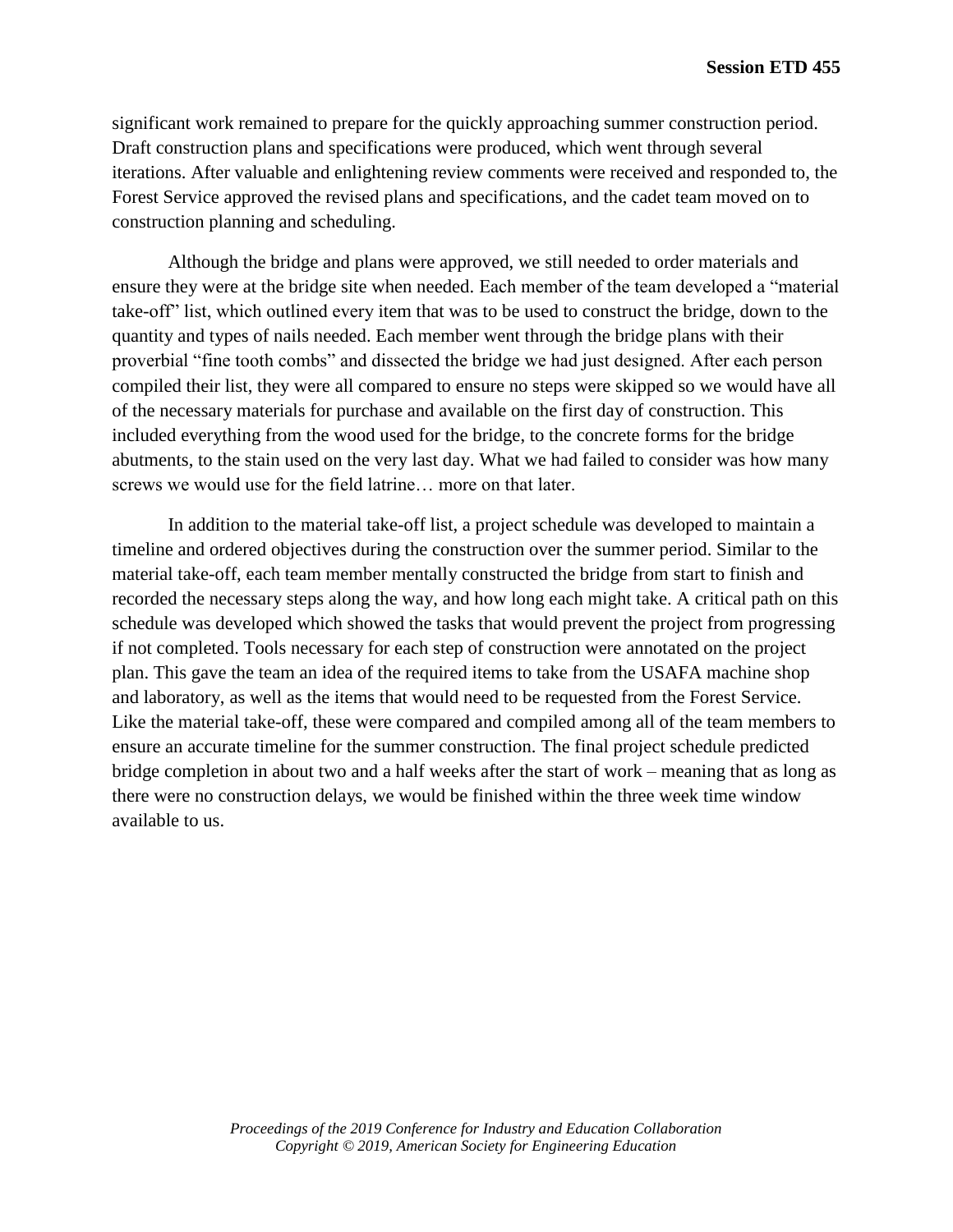

Figure 10. "By-hand" excavation of the north side of the bridge Figure 9. Location of the new bridge site on day one

# Construction

There is no debate that the highlight and selling point of this project was the summer construction. This was a very unique opportunity to take something engineered in the classroom and build it according to the specifications and tasks determined by the cadet team. Despite all of this, showing up to the site on the first day and looking at the undisturbed earth made the project a little daunting – especially with the three week timeline already in the back of our minds.

The construction team was composed of the 13 cadets, a recent USAFA graduate who was now commissioned as a 2<sup>nd</sup> Lieutenant, Dr. Rader - the advisor, Col (ret.) Greg Rosenmerkel, who helped with the project on behalf of the Forest Service, and Mr. Leo Dube, who was the father of the son to which the bridge would be dedicated. Together, this team would construct the bridge from start to finish in less than three weeks. Each day began at 7:30 A.M. at the bridge site and typically lasted until 4:00-5:00 P.M., followed by a team debrief back at the lodging facility and a plan for the next workday. The project began with the challenge that if we stayed ahead of schedule, Fridays would be given off (read: 3-day weekend!). Needless to say, everyone was motivated. The first day was primarily staging the equipment and preparing the site for construction. Ideally, we would stage the tools and materials at the bridge site, cordon off potential hazards for hikers, receive a brief by Colonel Rosenmerkel and the Forest Service, and begin to tackle some of the assignments for the day. But, as with any project, not everything went smoothly. The tools that were not available in the laboratory at USAFA were ordered by the Forest Service, but a miscommunication resulted in those tools not arriving until noon instead of the scheduled 7:30 A.M. time hack. This made for a slow start, especially when the motivation to start working was very high. Nonetheless, after the tools arrived, we quickly began dividing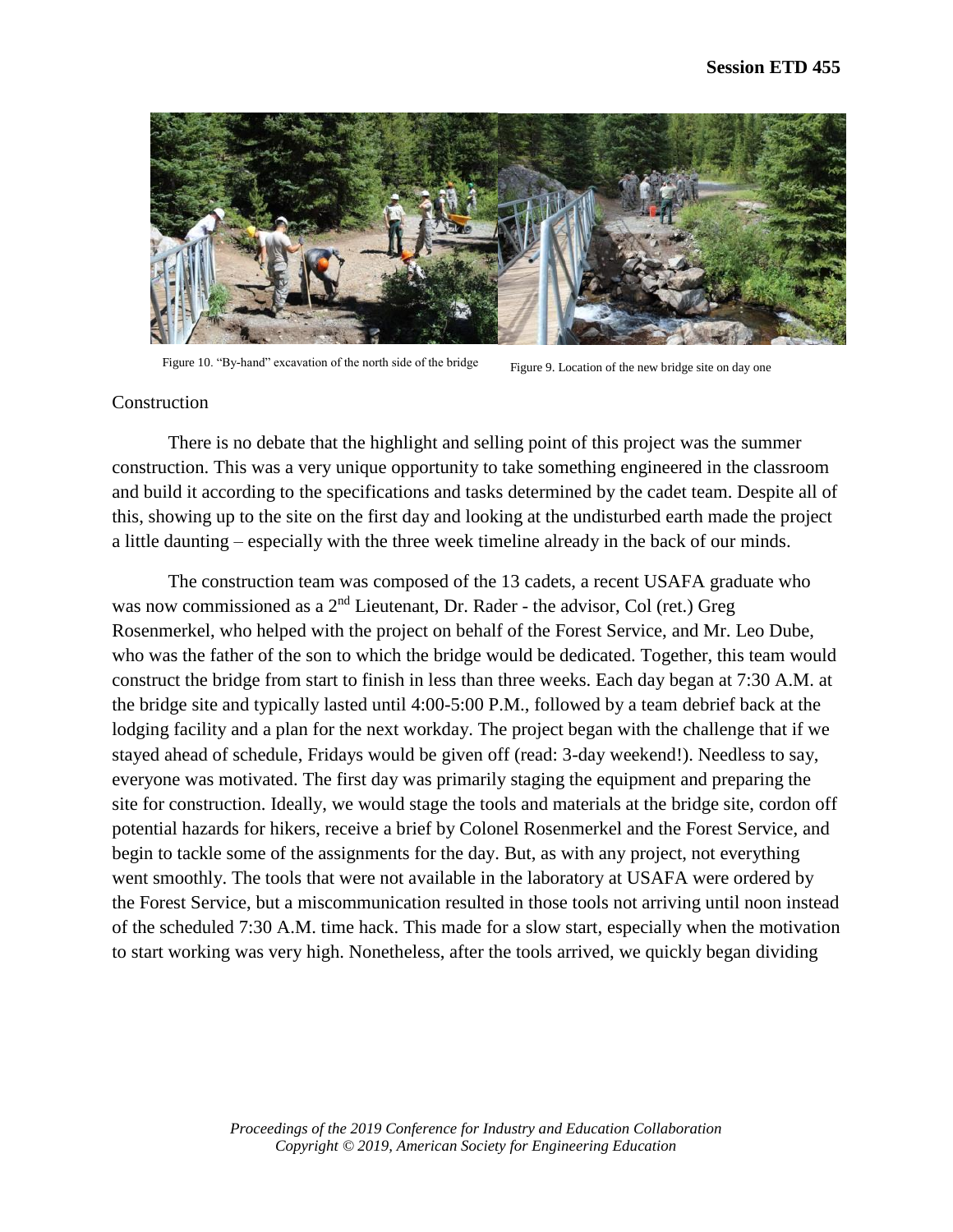up the work and began excavating (by hand) the abutment on the far side of the stream and constructing the field latrine. The excavation was tedious – it was apparent that the soil at the abutments were more rock than dirt, making the progress pretty slow. Adding to the slow progress was the amount of people ready to help on the project. The 13 cadets ready to help sometimes translated to a lot of standing around since only a few people could be working in the hole at once. Everyone did get their fair share of digging, and even the token Mechanical Engineer had some time in the dirt – although I didn't help my case when the one time I did dig, a rock flew up from the dirt and hit me square in the eye… Not a great look for the "team lead" on the first day, no pun intended. This made safety a much larger focal point for the whole team moving forward, and we stressed the importance of wearing personal protective equipment (PPE) when required. Thankfully, no other injuries occurred after this (at least while working on

the project); weekends spent mountain biking was a different story.



Figure 12. One of the bridge abutments with a concrete form in place

Following the excavation, the team formed and placed the concrete footings on which the stringer bearing shoes would rest.

This was important since the concrete had to cure to develop its strength prior placing the four, 500 lb. stringers on top of the abutments.

Figure 11. Cadet constructed field latrine

Figure 13. Prefab location, just down the hill of the bridge site

The surveying team ensured that these footings were level, square, and properly located. If they were not, the bridge would be crooked! Meanwhile, predrilling and cutting of



Figure 14. Rigging setup used to lift the stringers across the stream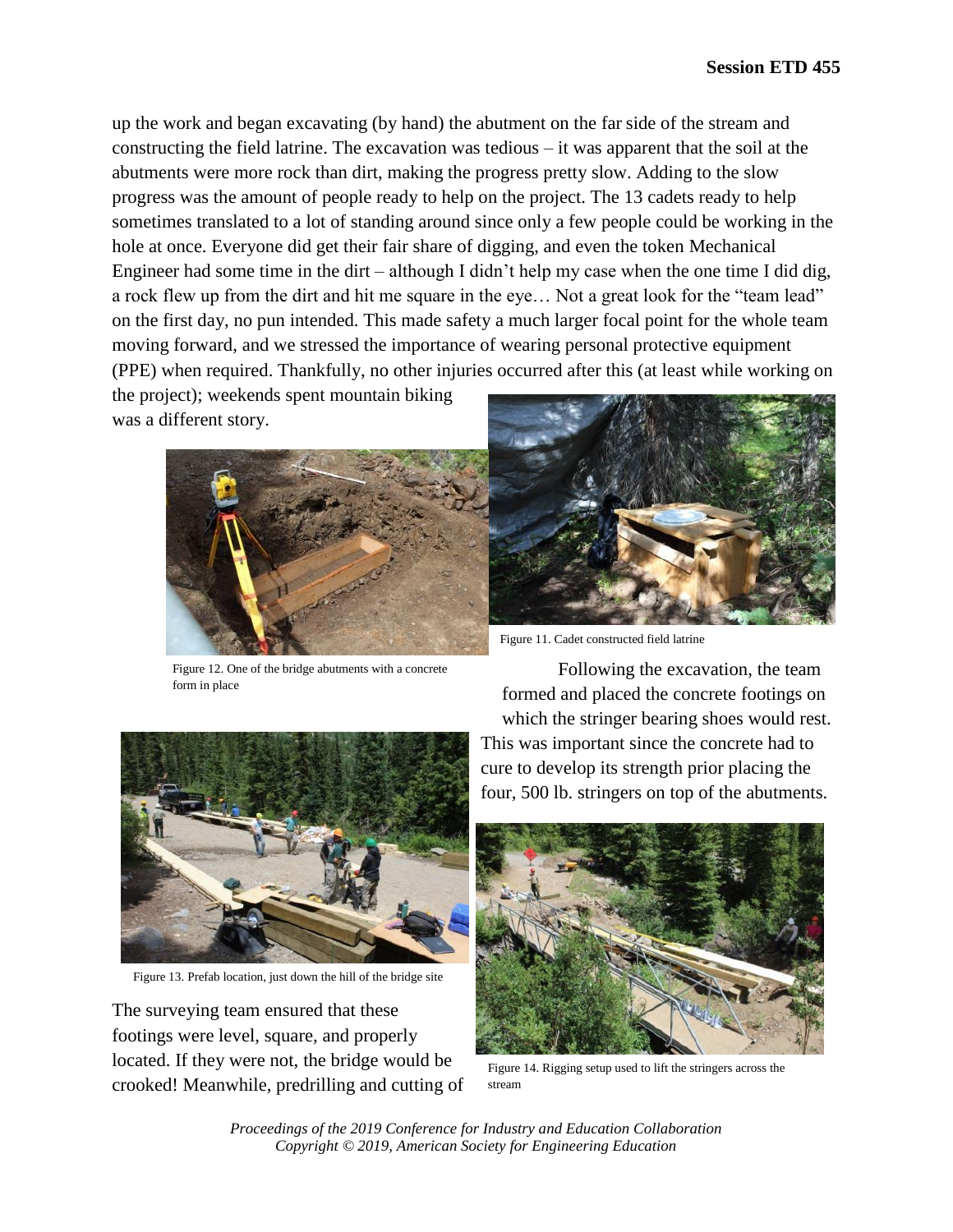the wooden components of the bridge was taking place at the staging area to make quick work of assembly during the next two weeks. The team scrutinized the construction plans and identified the corresponding wood members to size and cut for use later in the project. Based on our previous material take-off list, we were provided with just enough wood to complete the project, so a close attention to detail was necessary. The old saying, "measure twice, cut once" was something we all put into practice. The design process was greatly influenced by the previous project at Maroon Bells; however, Maroon Bells was considered a designated wilderness area, which meant no mechanized equipment or power tools could be used in the vicinity. The McCullough Gulch trail was different; the team had the luxury of using electric drills, circular saws, rigging, generators, etc., for the pre-fabrication and construction of the bridge. One point that was overlooked as a result of this new capability was the power requirement for the tools. There were many holes that needed to be drilled with big holes needed in each post and stringer. Our drills could barely make it through the 6"x6" pieces of timber, and we found ourselves burning up drills and draining batteries quicker than they could be charged. This put some of the team on the sidelines waiting for things do since we did not have back-up hand tools to help make progress. Instead, we were sometimes literally just waiting for batteries to charge.

Despite the unanticipated delays from power tool limitations, the team still managed to complete the scheduled construction tasks (in hopes of earning a 3-day weekend). Precutting and predrilling of the bridge materials continued as the bridge progressed to completion. The Forest Service brought out members of their team to install rigging to lift the glulam stringers over the stream. Without them, it would have made for a very precarious cadet endeavor – and that risk was something we were very



Figure 15. Stringers in place with diaphragms being installed

much looking to mitigate. The rigging portion involved a set of anchor points, one on each side of the river. Hand winches were set on each side of the stream bank, one to pull the cable to slide the stringer across, and one to relieve tension in the cable for when the stringer was moving. This process was repeated four times, for each of the four stringers, which were then placed in the bearing shoes on the abutments. With the stringers in place, the bridge started to take shape! Once the stringers and shoes were attached to the abutments, installing the diaphragms was next. The diaphragm pieces provided rigidity and lateral stability to the stringers and were placed perpendicular to each stringer along the length of the bridge. We all expected them to go in much quicker, but soon began to realize the tedious assignment that was ahead. Each diaphragm had face mounting brackets, which were nailed into both the diaphragm and the stringer. Each face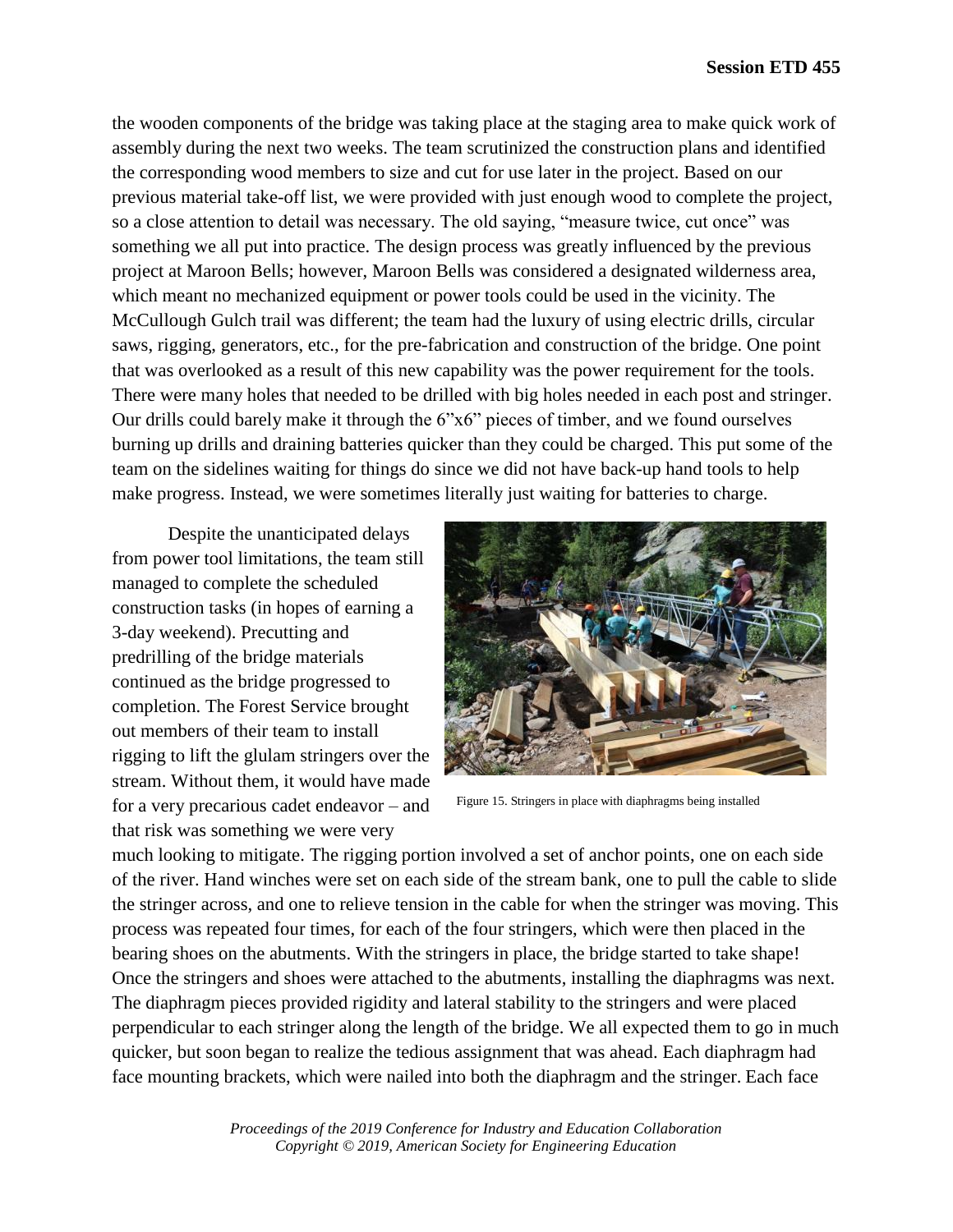had seven slots for nails, for a total of 14 nails per side. The difficulty was twofold: the wood used for the diaphragm was relatively hard, so the satisfying feeling of completing a nail in three hammer swings was nonexistent– this often led to bent nails or nails that would just get stuck in the wood, causing a lot of frustration. Predrilling the holes only helped when the mounting bracket wasn't installed – the drill would get in the way of the stringers, so the correct holes could not be accessed. Additionally, the few nails that could be swung at were located in such a way that it was nearly impossible to have any room to move the hammer – a combination of the stringer/diaphragm joint location, as well as having to sit uncomfortably on the stringer to complete the hammering. At Maroon Bells, the team was only allowed to use framing hammers due to the wilderness requirements; we only had framing hammers but were not restricted to them. As the frustration intensified, part of the team was dispatched to retrieve pneumatic palm nailers, which made a very frustrating task much easier. With the diaphragms installed, the four pieces of wood that spanned the river were now turning into a bridge!

Once the diaphragms were installed, backing planks were attached to the ends of the stringers, which were protected with copper flashing to help mitigate deterioration due to moisture. Bridge decking was placed atop the stringers, aligned, and predrilled for the screws that would secure them to the stringers. Meanwhile, the predrilled rail posts were installed, and large timber bolts were inserted into the holes drilled through the posts and stringers. It was absolutely required that these



Figure 16. Decking and rail posts are being installed

holes be plum, level, and straight – any error would prevent the rail post from attaching to the stringer or being placed out of plumb and look bad. As we began installation, we realized our method of drilling was not precise enough – the inserted bolts would not go in straight and would not fit into the holes on the stringers. To fix our error, the team bored out extra material from the post to make sure there was just enough "wiggle room" to allow the timber bolts to successfully attach the posts to the stringers. A day later, all posts were fixed and installed!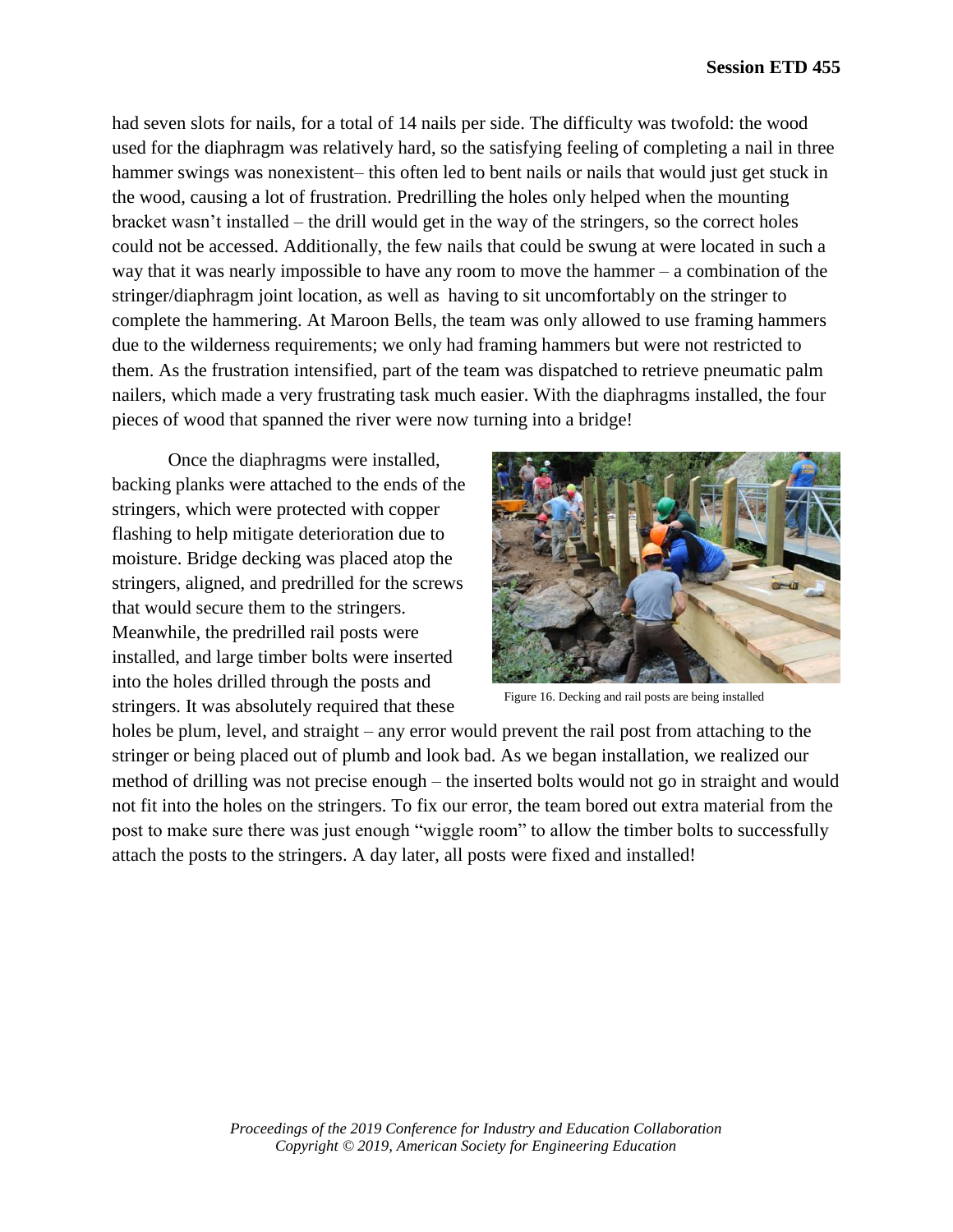Underneath the bridge, horizontal 2"x6" braces were installed at each of the handrail post locations. For some of these locations, installation was difficult since some of the braces had to go right over the stream. As this was being done, other members of the team were helping build the abutment retaining walls, made up of 8"x8" treated timbers. The power drills we had brought were barely sufficient for the task – they constantly overheated and drained batteries, making the progress painfully slow. But, with the stringers and diaphragms in place, more tasks could be worked on simultaneously – albeit still requiring power tools, but nothing to completely halt the progress, and kept the construction team busy.



Figure 17. Railing measuring and installation Figure 18. Railings and rail caps installed



Eventually, more and more of the tasks on the project schedule changed from the "todo" list to the "completed" list, and with every step, the project began to look more and more like a bridge. Before the decking was installed, the team measured the bridge structure diagonals to see how the "construction quality" looked, and only a ¼-inch difference! Not bad, considering I was told "CE" stood for "Close Enough". Before the decking was screwed in, the team did some math to calculate the gap distance between each plank. The idea was to start with a set gap distance on each end of the bridge, meet in the middle, and narrow the gap if required. This would prevent getting an "accordion" affect that would be amplified toward each end of the bridge.



Figure 20. Ribbon cutting and memorial ceremony with memorialized man's family and friends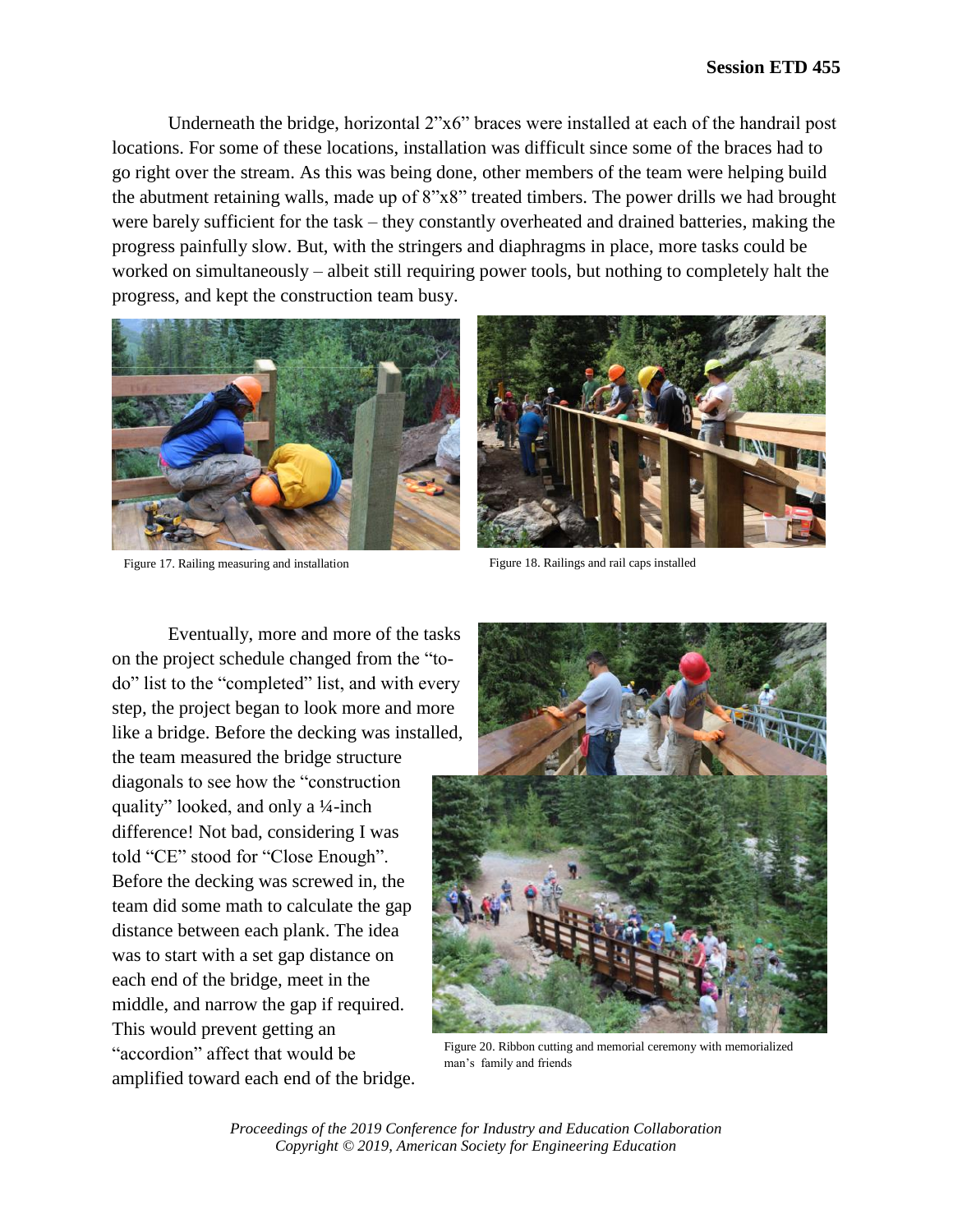The team made spacers to make the process go quickly for the spacing, and with decking proceeding from both sides simultaneously, the construction process began to look like a welloiled machine. As half of the crew was decking, the other half was installing the railings on the posts. These were tricky since they had to be level to the bridge, to the eye, and to one another. While not super difficult, it required some thinking ahead to make sure that the handrails were in the right spot laterally, as well as high enough on the posts. A challenge at this part was dealing with some of the warped wood. We attempted to straighten the wood out by pulling on the members with tie-downs, but even then, it was not perfect. This was the unfortunate reality of working with imperfect wood, but the team tried as much as possible to mitigate the undesirable aesthetic. After these tasks were complete, rail caps were installed on the posts. Considerations as to which side should be facing up were made to help reduce splinters, as well as maintain the best possible handrail appearance. It was important when drilling these in that the screws would intersect the top railings, which provided a 1.5" target width to hit – not easy when the rail caps were at an angle and of the same thickness. As the rail caps were installed, the retaining walls were filled and compacted to create a level approach from the trail to the bridge deck. As we were finishing the rail caps, we realized we were short on screws! We were missing seven screws needed to complete the bridge. After looking for the screws to no avail, we began disassembling the field latrine that we had built on the first day. Lo and behold, seven screws were used in the construction of the latrine. Mystery solved.

At this point, the bridge looked structurally complete. All that was left now was to apply stain to the bridge. We had about 4 buckets more than we needed, out of the 5 purchased. We shook our heads and considered it an investment in the next bridge project. Everything but the decking was stained – foot traffic on the bridge would wear the stain off anyway, so the team deemed it an unnecessary task. With plastic sheeting down on the deck, all hands were on the rails staining the wood and finishing up the final touches. After this, the site was cleaned up and restored to its original condition to the maximum extent possible. Some local seeds were scattered in the surrounding area to facilitate revegetation. Overall, the project took only two work weeks, instead of three, to complete from start to finish! The team exceeded expectations, despite the issues with the sometimes inadequate power tools. The rapid construction can be attributed to having more cadets on the construction team than would normally be required, as well the intrinsic motivating factor to get 3-day weekends (which we did!). The speed would not have possible if teams did not work on different parts of the project simultaneously.

The final day for the bridge was a commemorative ceremony for a local man from Breckenridge who had passed away in an untimely manner. His father joined the cadet team for the duration of the construction project and provided valuable assistance to the cadets. Two plaques, made in the Mechanical Engineering Department's machine shop at USAFA, were affixed to each side of the bridge. One explained the USAFA-Forest Service partnership and the project, and the other pointed to the mountains in memory of the young man, a local physical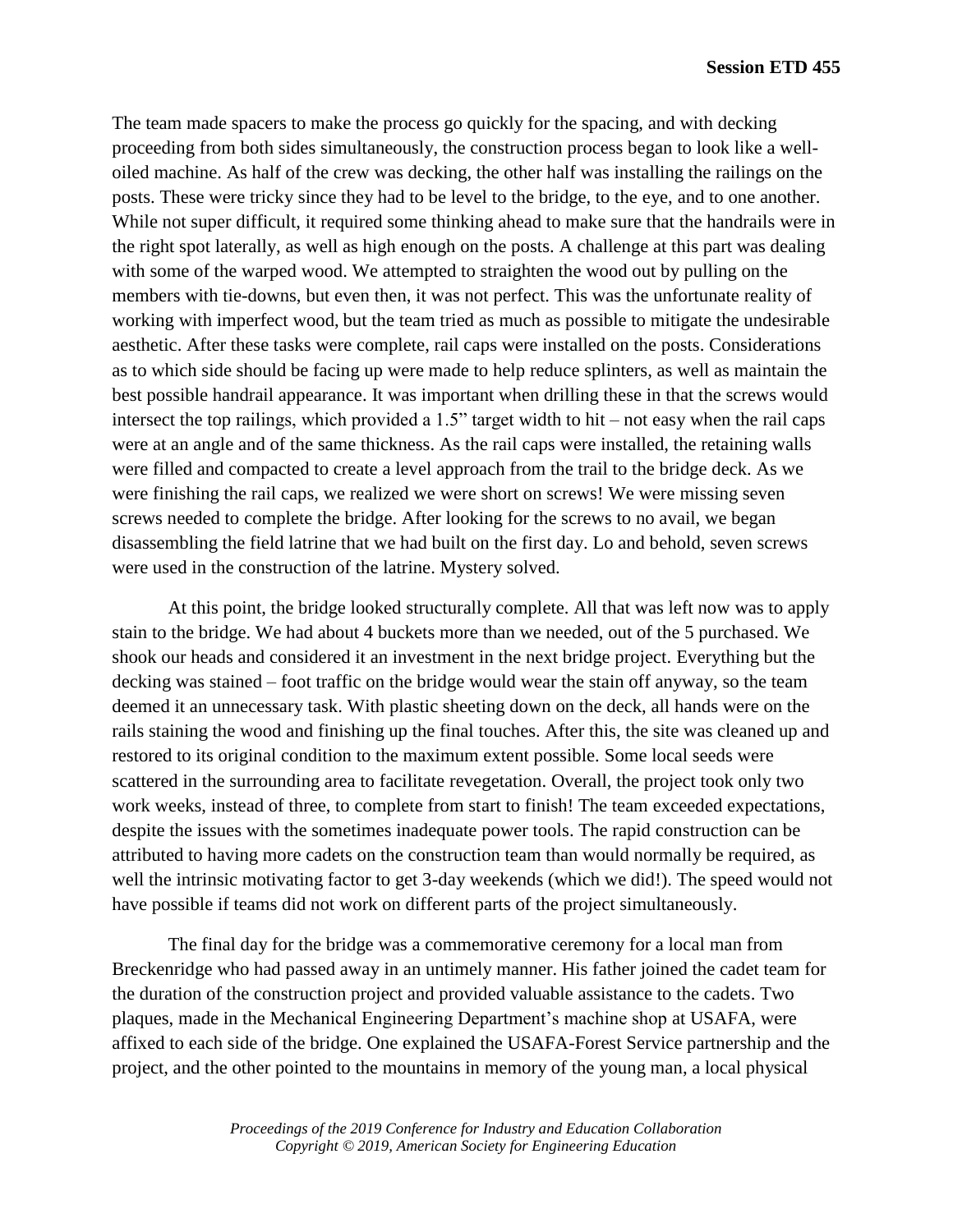therapist who was due to assist the U.S. Olympic team. Donations made by his friends and family to The Summit Foundation, a local philanthropic organization, enabled this project to happen. The money donated was used to provide the cadet team with lodging near the site, which ensured the success of the project.

# Lessons Learned

This project provided an invaluable learning experience for the entire cadet team. Although the team was faced with some challenges, a lot of the project went very smoothly as credit to them. As discussed previously, separating the team into smaller subdiscipline teams allowed multiple tasks to be completed simultaneously, and kept the project ahead of schedule. We conducted meetings following every work day to establish the work task teams for the following day. At these meetings, a debrief of the current day was held and potential challenges for the next day were discussed. This type of meeting was very effective in getting everyone on the same page and ironing out any wrinkles prior to executing at the site. With a 13-person team, it can become difficult to have everyone working and contributing to the objective when certain tasks only require so many people, whether it be due to a space or tools. Creating these subdiscipline teams helped to mitigate people not working, but even if they did not have any task that could be completed, assigning even a simple task would maintain their motivation and excitement. These simple tasks that could be easily done by myself were sometimes best delegated to others to keep them engaged and contributing to the task at hand.

A lot of these learning experiences came from situations that did not end so smoothly. For the next bridge project, feedback on power tools and power supply will be heavy in discussion as that was one of the largest limiting factors to the speed of the project. Of course, safety plays a large role in any construction operation. Fortunately, I was the only one that received an injury, and there was only one on the first day. Following that, hard hats, ear protection, and eye protection were



Figure 21. The finished product at McCullough Gulch trail. Built by USAFA Class of 2019 cadets

emphasized. There was a high level of risk regarding safety, since the bridge was suspended over a white water stream and some of the tasks involved precarious placement of tools and cadets. Related to safety, attention to detail was very important to the success of the project. As mentioned before, there were only enough materials for construction of the bridge, based on the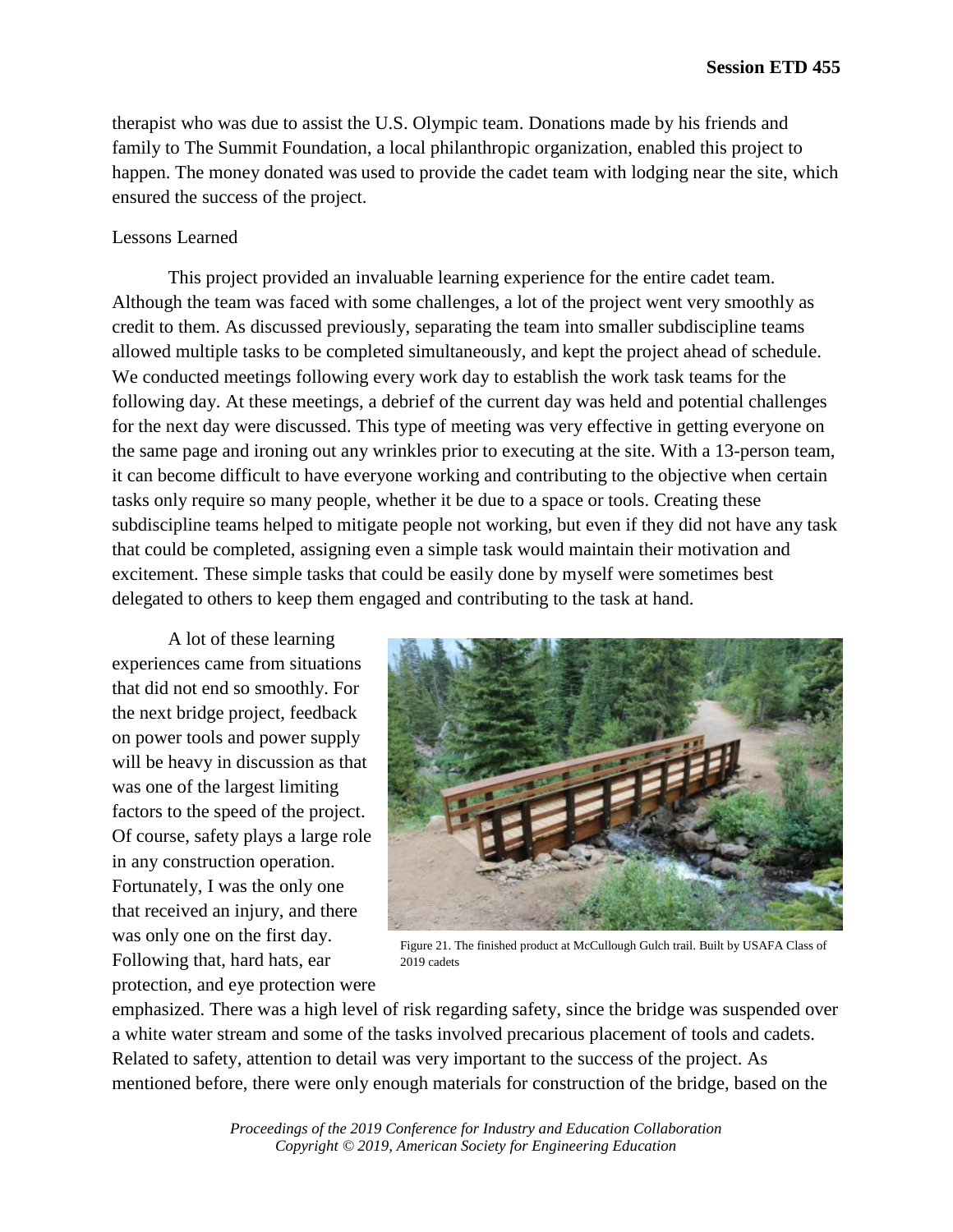detailed bill of materials. This meant careful attention to the plans and careful execution of every task was required. This was at the forefront of our minds when cutting any piece of wood, installing any screw, or drilling any piece of wood. If we were to make a mistake, it might have adversely affected the desired appearance of the bridge, which was unacceptable. Additionally, working over a stream presented challenges in of itself. When bits or screws were dropped, there was little chance that they would ever be retrieved. The only object that we were able to retrieve was a Lithium-Ion battery that had slipped out of my hands while changing it to a new driver. On any other surface, we could have grabbed it from the floor and continued. With my luck, it bounced a few times on the decking and then into the water, about 10 feet down. Not only were we short on batteries as it was, but this was our best one! A better risk management would have paid dividends in that moment. Finally, planning was a very important aspect of this project. Although the design was done over the academic year by the same people constructing it, there were so many more considerations to be made while building than were accounted for in the design of the bridge. In the CAD model, everything is straight and fits perfectly. In real life, almost none of that remains true. A lot of prior thought went in to the placement of the members to account for warping, spacing, and actual process of construction. In the classroom, we thought we had it all squared away, when there was really a lot more to consider during the actual construction.

These types of take-aways from the project make this experience very unique for an undergraduate engineer. The course work provided by the project during the academic year had a relevance like no other course that I have taken – since the product of the course wasn't just the paper that was turned in at the end, but instead all of the calculations and decisions made influenced the build phase during the project and what the product would look like. The two



Figure 22. Commemorative plaque made in USAFA's Mechanical Engineering laboratory

events of course work and construction can be done separately, but a much better understanding of the engineering is obtained when they are united, like in this course. Not only did this course provide a real, hands-on application of the work in the class, it also tied in relevant concepts from previous classes that had at one point only been writing on paper. A real design challenge coupled with its construction, helps apply the concepts that were lectured in previous courses and explains the "why" behind a lot of engineering design choices. Not only are these choices explained but are seen firsthand in the construction of the project. These types of open-ended,